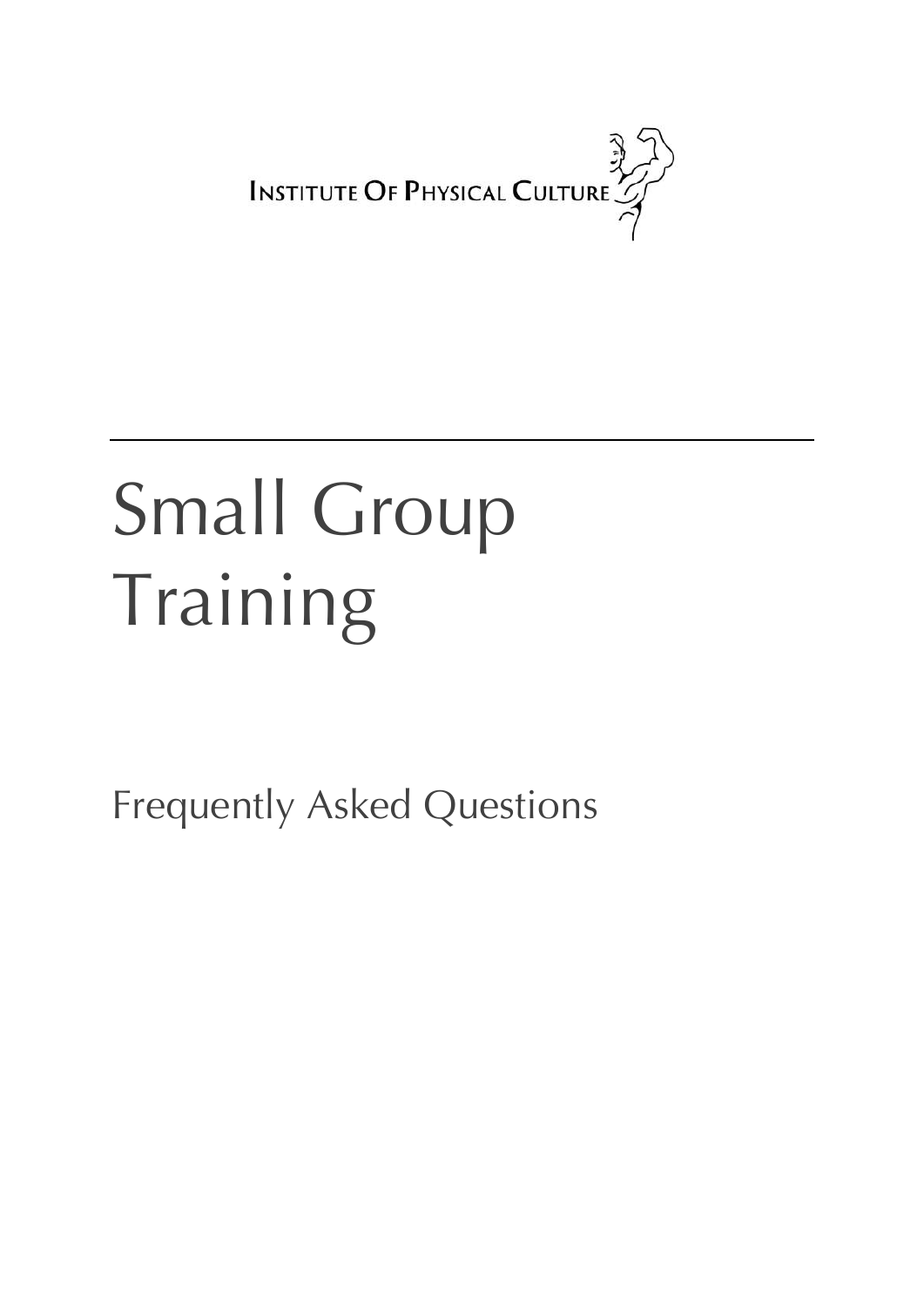#### **What is the difference between classes, and Small Group Training?**

You can think of Small Group Training as a blend between classes, and personal training. A class structure gave any of our members access to book into as many or as little classes as they liked per week. With this structure, we had limited ability to ensure proper program periodisation and due to the 'randomness' of members in attendance, we were unable to properly progress and regress workouts for individuals who require it. In short, we were unable to deliver the high level of service, detail, and results that our company values. Changing to Small Group Training ensures that we can write properly sequenced and progressive programs that will lead to better long-term results.

# **What memberships are available for Small Group Training?**

We will have 3 membership options to choose from:

2x sessions per week - \$38.00 per week 3x sessions per week - \$49.00 per week 4x sessions per week - \$60.00 per week

These prices are *inclusive* of 24/7 gym access.

# **Is there a lock-in contract for the small group training?**

While the small group training programs will be written in 12-week blocks, the membership will be set up as an ongoing membership. Just 4-weeks' notice needs to be given to cancel at any time.

#### **Can I change my membership (how many sessions I can do) per week?**

No. Once you commit to a membership, it is locked in for the 12-week block to enable us to manage session numbers and program progression. Memberships can only be amended at the commencement of a new 12-week block (between testing weeks) only if there are membership spots available.

#### **Can I pay for a casual session?**

No. This service is only available to those on the small group training memberships.

# **What happens if I don't make all of the sessions my membership allows for?**

As an example, if you are on 3 sessions a week membership and only make it to 2 sessions, you forfeit your third session for the week that you didn't use. Sessions cannot be made up the following week (e.g., you wouldn't be able to do a 4<sup>th</sup> session the following week to make up for the missed third session). If you know in advance that you won't be able to make all your sessions, come and talk to us and we can come up with a solution.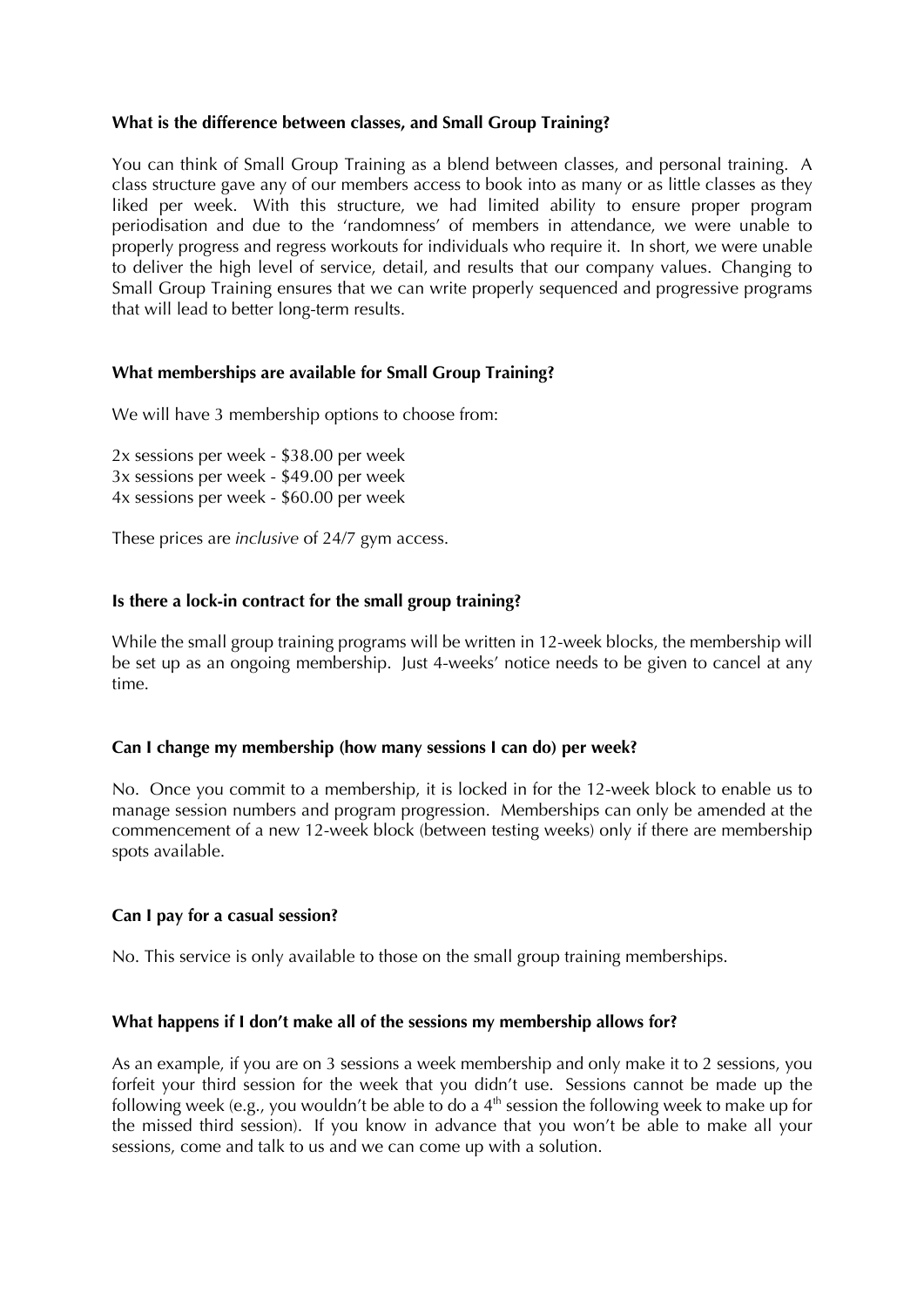# **Do I need to attend the same sessions every week?**

Ideally, we would prefer you to lock in the same sessions every week, however we know that isn't always feasible. There will be room for flexibility with session bookings to ensure you are always able to attend your membership allowance of sessions.

#### **How big are the classes?**

To allow us to provide more personalised coaching during the sessions, we are only allowing 4 attendees per session.

#### **What if I can't make a testing session during testing week?**

If you are unable to make a scheduled testing session, contact one of our staff members to arrange an alternative.

#### **What are the available sessions I can come to?**

The sessions available are outlined in the timetable below:

| <b>SMALL GROUP CLASS TIMETABLE</b><br><b>INSTITUTE OF PHYSICAL CULTURE</b><br>Unit 16, 14 Ashtan Place, Banyo QLD 4014 |                            |                            |                                 |                     |                            |                 |
|------------------------------------------------------------------------------------------------------------------------|----------------------------|----------------------------|---------------------------------|---------------------|----------------------------|-----------------|
| <b>TIME</b>                                                                                                            | <b>MONDAY</b>              | <b>TUESDAY</b>             | <b>WEDNESDAY</b>                | <b>THURSDAY</b>     | <b>FRIDAY</b>              | <b>SATURDAY</b> |
| $5:15$ AM                                                                                                              | SESSION<br>With Zoe        |                            | <b>Session</b><br>With Courtney |                     | SESSION<br>With Zoe        |                 |
| 6:00 AM                                                                                                                | <b>Session</b><br>With Zoo | Session<br>WITH COURTNEY   |                                 | SESSION<br>With Zoe | <b>Session</b><br>With Zoe |                 |
| $7:00$ AM                                                                                                              |                            |                            |                                 |                     |                            |                 |
| 8:00 AM                                                                                                                |                            |                            |                                 |                     |                            |                 |
| $9:30$ AM                                                                                                              |                            |                            |                                 |                     |                            |                 |
| 5:30 PM                                                                                                                | SESSION<br>With Zoe        | <b>Session</b><br>With Zoe | SESSION<br>With Luke            |                     |                            |                 |
| 6:00 PM                                                                                                                |                            |                            |                                 |                     |                            |                 |

Please note, that once a session is booked full, it becomes unavailable. You will be set up an account in Zen Planner, which is our booking system. You will be able to schedule in your own sessions via the app.